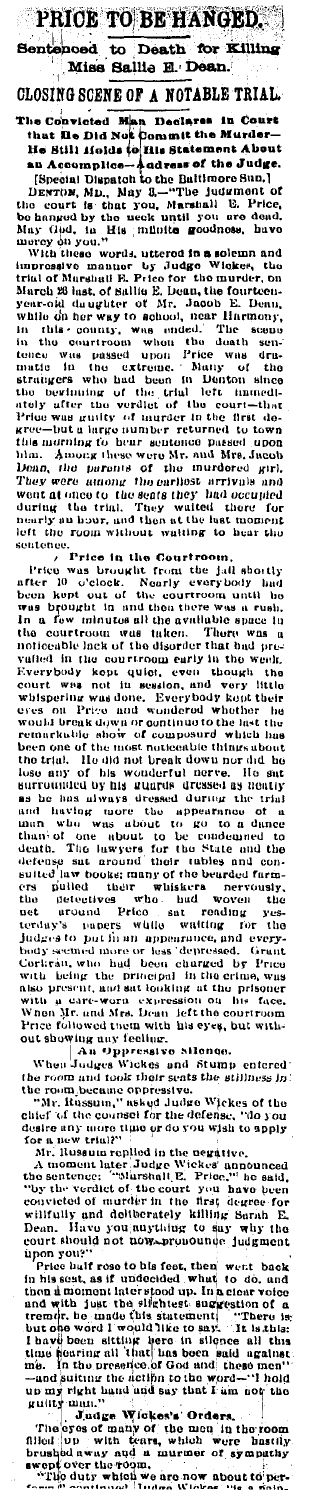The second term is not a second to the second to the second to the second to the second to the second term is not a second to the second term is not a second to the second term is not a set of the second term is not a set

the only one, that would have been satisfac-<br>to the price, after he bad been taken to the jail,<br>said he bad oxpected nothing eise but the satisface in the bad developed in the satisface<br>depth satisfaced. Up to yesterday he